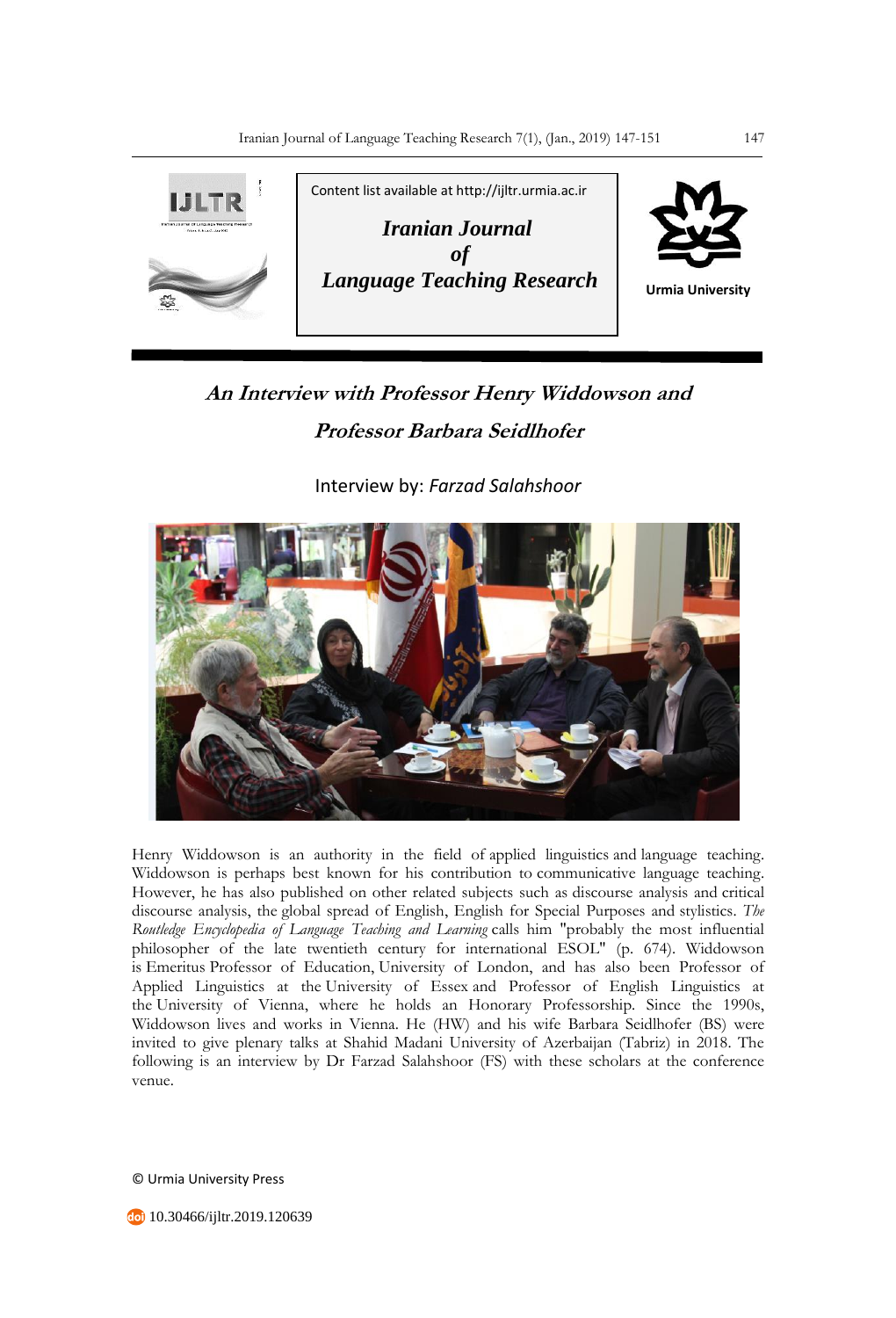**FS:** Good morning Professor Widdowson and Professor Barbara Seidlhofer. Thank you for your permission to have this conversation with you. I also would like to express my gratitude on behalf of staff members of Azarbaijan Shahid Madani University for your presence yesterday at our university and your lecture. It was very insightful, and your presence was unique, and it will remain unique for a long time for our university and will be remembered in the history of our university. I have a few questions and I hope I won't take your time very much. My first question concerns your previous career as language teacher. You are known today as an authority and even father of Applied Linguistics. But very few particularly from younger generations may know about your earlier career as language teacher. Would you please talk about that period, briefly of course?

**HW:** *Yes, I try to be brief. It's quite a long story. My first job was teaching literature in the University of Indonesia and I went to Indonesia on a British Council supported appointment in the University of Indonesia. There, I taught English Literature in a very much orthodox way, the orthodox being the way I had myself been taught English literature in Cambridge. And it became clear that it wasn't entirely appropriate, so I was aware of the need to look at the language in literature even at that point. Then I subsequently joined the British Council and was appointed as the English language officer in Seri Lanka, even though I had no qualifications to advise anybody about English language teaching. Then I went to Bangladesh, as it now is… , at that time it was East Pakistan. And again I was asked to advise the ministry as the inspector on teaching of English; I really had little expertise in this field. So I eventually persuaded the British Council to release me to do a diploma in Applied Linguistics in Edinburgh and that's how I sort of moved into academic life, so my original experience was very much as of a teacher aware of the problems of language in literature and then subsequently in general the problems of English language teaching, but really not having very much idea as to what I wanted to do about as the result of those problems.*

**FS:** Thank you. And you completed your PhD at Edinburgh University in 1969?

**HW:** *No. 1972-73 I think.*

**FS:** And may I ask who your supervisor was?

**HW:** *Pit Corder was my supervisor; and Geoff Leech was my external examiner. Yes, what happened was I went back. When I was doing my diploma in applied linguistics, I got interested in the English for Specific Purposes. And when I particularly did a little thesis, a small dissertation on the teaching of English through science, because I was interested in how you could integrate subjects into language teaching,.. and then subsequently, in Bangladesh I was working in the technical institute, say polytechnics, trying to find ways of teaching relevant English to the students … and that again was obviously an ESP situation. So I then tried to persuade the British Council to let me go do a research, and they said: no they couldn't do that. To cut a long story short, I took a leave of absence and went to Edinburgh and fortunately Pit Corder had a temporary job there, so I was able to earn enough to keep myself and my small family alive and I did my PhD.*

**FS:** You had a pivotal role in the course books called Edinburgh Course in Applied Linguistics.

**HW:** *Yes. I did. I was a member of staff by then. So I was involved in writing for that course, but actually the person who was the main initiator really, the front runner, so to speak, for the whole course, was Patrick Allen. And Patrick had a considerable influence on me and the way I thought… and indeed he supported me when I was doing my own work. And he is something of an unforgettable figure, and he is not a name. He really was a very important influence in Edinburgh at that time.*

**FS:** And you had a joint publication, English in Focus series, with Patrick Allen.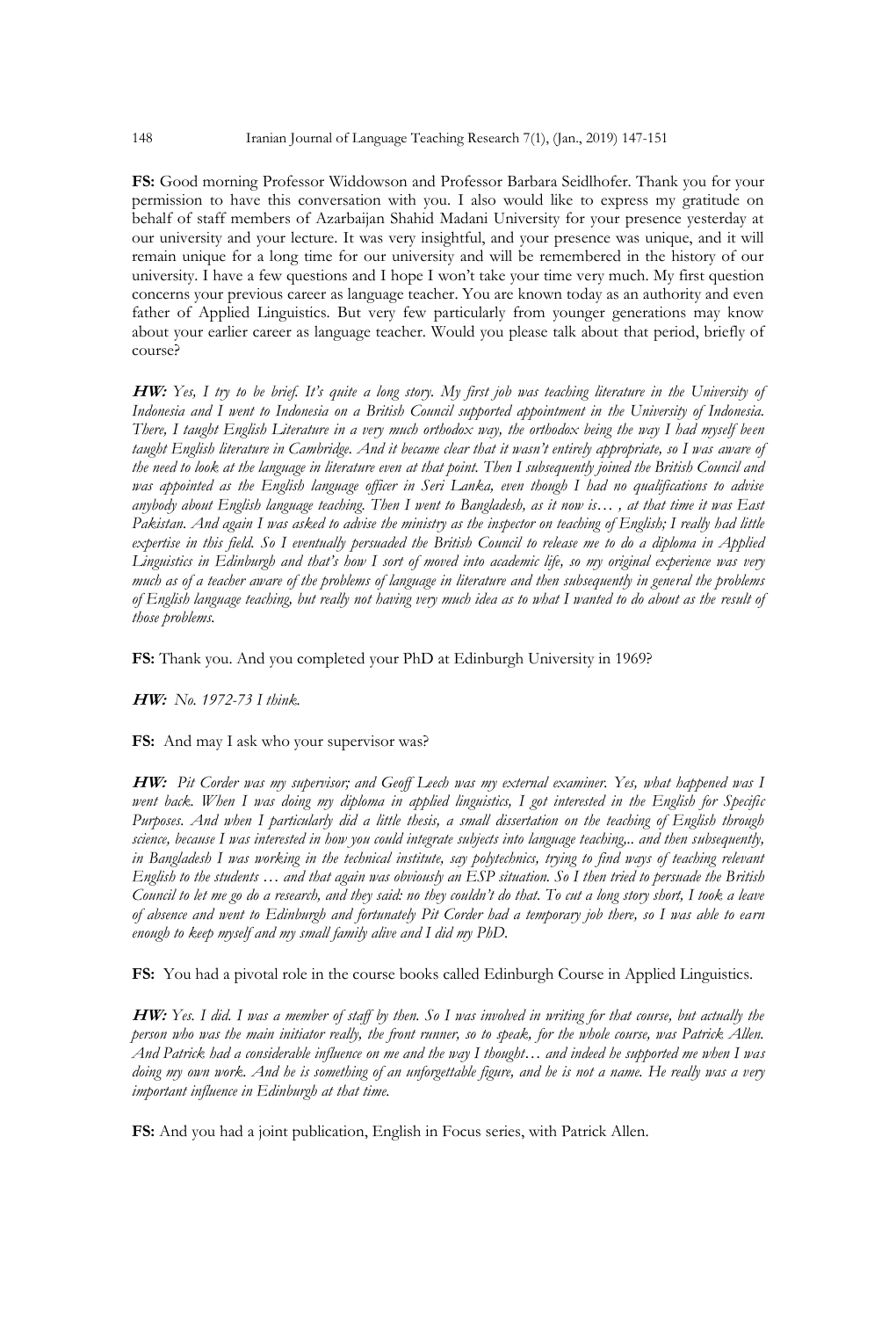**HW:** *Yes. That's right. Patrick and I worked through with a number of students. We worked through some of these ideas about how the English which is appropriate for the teaching of academic professional topics had to be reconsidered, it couldn't simply be a transference of the usual ways of meeting this purpose.*

**FS:** My next question is again related to your career as a language teacher. You already answered it, but, a question related to this is: If you had not been a language teacher, would you have been an applied linguist? In other words, is it possible for an applied linguist not to be a language teacher?

**HW:** *Yes I think it is. It happens that the problem of how people cope with the language is what applied linguistics is all about. These problems happen to be problems of language education, English language education, in my case, in Indonesia and then in Sri Lanka, in Bangladesh and when I was working in British Council. But anybody who is aware that there are problems that people have in using language or languages in interacting with other people who might be disadvantaged by the lack of capability in language or whatever they may be. Anyone who starts with this problem and seeks inside theoretical or empirical work in linguistics for lightening these problems is doing applied linguistics. But you need this interrelationship; you can't do applied linguistics if you do not focus on the problem that applied linguistics needs to address. I think we will talk maybe a little later about this, but a classic case of course is English as a lingua franca. Because it is clear that there are enormous problems in the world concerning communication, a lack of communication, miscommunication, interpretation of text, and so on and so forth. So, many of the issues that confront us in the globalized world are essentially problems of communication. So if that's the case, one might look to studies in communication and theoretical studies, the discipline of communication study, including linguistics, to throw some light as how to help people actually tackle the problem. Then this is precisely why English as lingua franca is intrinsically, so to speak, an applied linguistics subject.*

**FS:** I knew for some time that you and Barbara have been working on the concept of ELF and yesterday you talked at length about this and also Barbara, I like to shift from previous questions to this near era of your career and ask how you relate this to your previous line of thinking? How did it develop? Did it develop naturally out of your previous experiences or as a parallel to them? Is ELF in line with your previous views in applied linguistics?

**HG:** *Yes, it very much is, I think. Because as the name suggests, English for specific purposes is concerned with purposes, and how the use of language is conditioned by what the purposes are in using it. I think for me the crucial change or development was that I, and I think most people working in ESP, have never considered that the purpose might not require Standard English, so all the ESP courses that I know of, and books and so on, all take what I would see as a normative attitude to it. They all assume there are quite stabilized ways of using English for specific purposes, certain specific genres that have to be adhered to, and therefore certain ways of linguistically realizing these genres and these are what you teach people in order to conform to what is the*  established way of dealing with these things. But with Barbara, we developed the idea that became clear that what *has to go a step further is that if you are really interested in how language is achieved you can no longer adhere to this notion that there is a standard norm that you got to conform to because clearly it can become dysfunctional in terms of communication, so I think there is a consistency between English for specific purposes and almost an inevitability of the relevance of ELF.*

**BS:** *Should I be in here for a moment?*

**FS:** Yes, sure

**BS:** *You (Henry Widdowson) said that very clearly in the 1990s with your paper about the ownership of English. It was then when you gave the TESOL plenary and I really felt like I had to duck weather because tomatoes or knives might be flying any moment. You know, there was such a sense of tension in the room that Henry and TESOL were saying so in the States, that you, or we really do not own English and I think it was taken up very*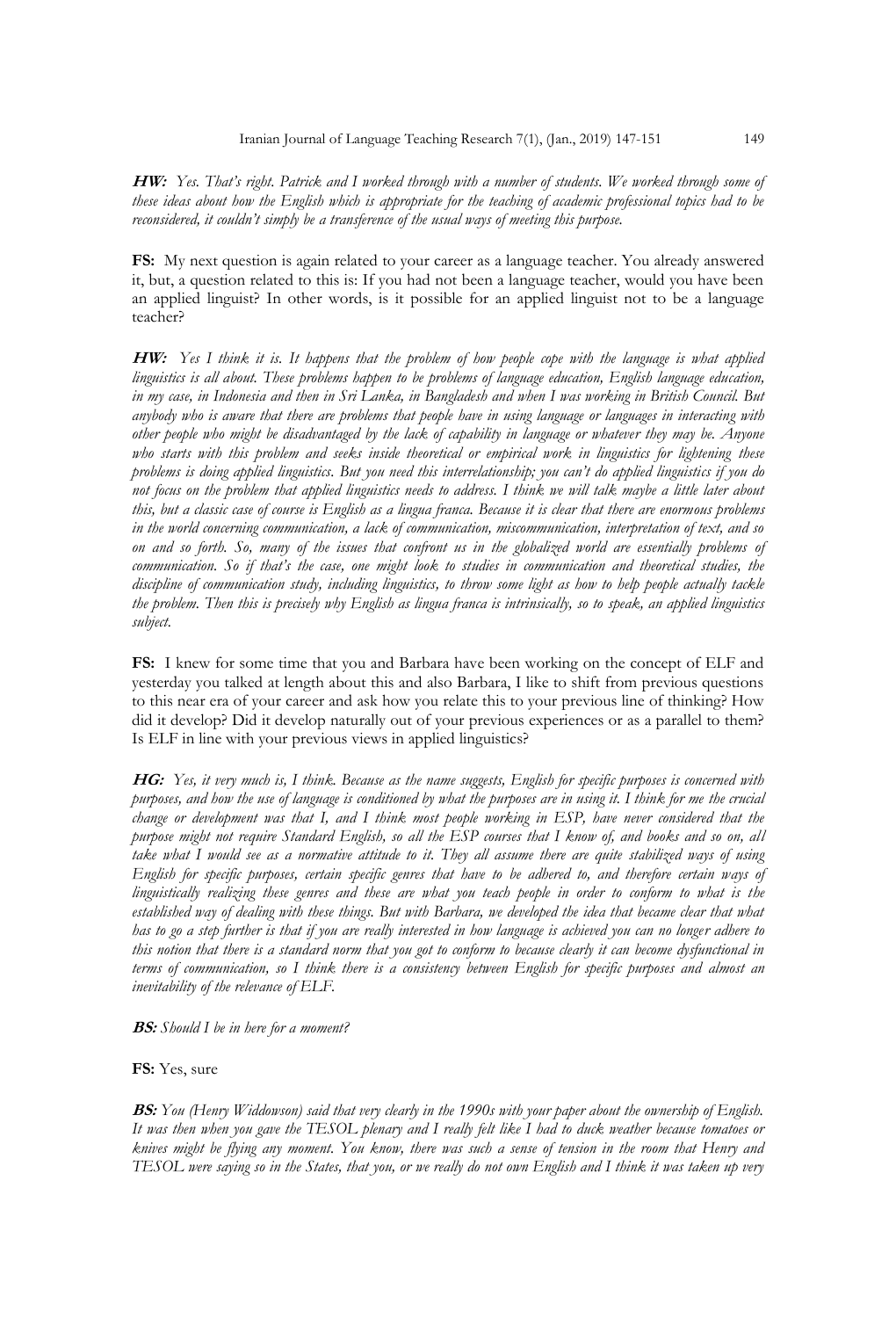*avidly by the world Englishes community and you were then asked to publish something like the EIL paper in world Englishes because cross-culturally there were parts that had common cause with world Englishes, eh... postcolonial Englishes, and for a while there was this sheer endeavour but of course there are also big differences between English as a lingua franca and world Englishes, yeah.. and that became clearer later. I just wanted to add that not only did your ELF thinking follow on logically from your previous ESP and EFL thinking, but also you were clearly saying things that were just like what you said in ELF. I think what has happened now is what we now have descriptive work on ELF that demonstrates empirically what you had been saying in principle.*

**HW:** *Yes that was grapping. Barbara 's VOICE project is a massive move because one could talk speculatively about the relationship of English and how language has to be adjusted to purpose, and that appropriateness is more significant and more important than correctness. But what we needed at descriptive basis, and this is precisely what Barbara provided at the VOICE which was subsequently taken up in Asia with the ACE corpus and also a corpus in Helsinki for written English…*

**FS:** I inferred from what you said yesterday and today that there has been sort of resistance regarding this.

**BS:** *Yeah, very much which has even become a bandwagon. I remember the conference where I said I wanted to build a corpus of ELF in directions. That was a conference again very focused on native speaker language and literature; it was the European Society for the study of English dominated by literature people actually like so many English departments, hah?! And you know everybody wanted to be more British than the Brits and more royal than the king, and I was invited onto a panel about corpus linguistics which was the thing to do at the time. That was in 2000. And I, I just said you know, I think that seems most people in the world that use English*  among non-native speakers of English, we should be looking at how they do it because clearly it works, but it *would be nice to know as a linguist how it works. And I remember there was a large audience because it was a kind of plenary panel and the reaction when I said I want to build a corpus of English as a lingua franca interactions, they were very mixed, and there was a group of Italian teachers in front of me, university teachers that said immediately: "Yes, that's what we need. It's exactly what we need." And most of other people were going.... They were literally shrugging their shoulders, going like this. You know, a couple of people laughed and left the room. Somebody said "Are you off your rocker? Why do you want to do this?"* 

*This kind of reaction I think has gone because most of the people have realized that it is so much a fact that you need to look at it. But of course, in that sense it has become a bandwagon, and people like to stick the label ELF on things you know. They want to make the claim, but the thinking behind it still very confused.*

**HW:** *Yes, this is in a way the danger that is happening with the communicative language teaching and so many other so called improvements. People cease upon the appearances without really understanding the implications of this. I mean there is, for instance, a widespread assumption that ELF must always be in some sense deviant and non-conformist. The idea that language can only be defined as a form persists, because you can only say that you are only talking of language of ELF being incorrect or non-conformist in terms of form. I mean, instead of shifting the emphasis to communicative purpose, and then you can have an image of perspective. And actually it raises whole range of emphasis - I think Barbara will agree - that what is interesting about ELF is it raises the fundamental questions about the very nature of language association in communication. It raises, for instance, the question about what is grammar for. Most learners of English, and learners of any language, are told that they have to learn grammar, but it is never explained why you need grammar because in many cases you don't. In many cases of normal use of language – one's own language and anybody else's - you don't need the grammar. We all take shortcuts. If you look at transcripts of spoken interactions, there is very little regularity of grammar. Why is that? You only need grammar if the context doesn't provide you with enough information. You only need the grammar to supplement what people are aware of already. It is a support mechanism. That is all. And then you realize that if that is the case, there are lots of things that have developed grammar over the time which have no communicative function whatever. They are only there because that is the customary way people behave. So it is a kind of cultural artefact. It has little relevance…*